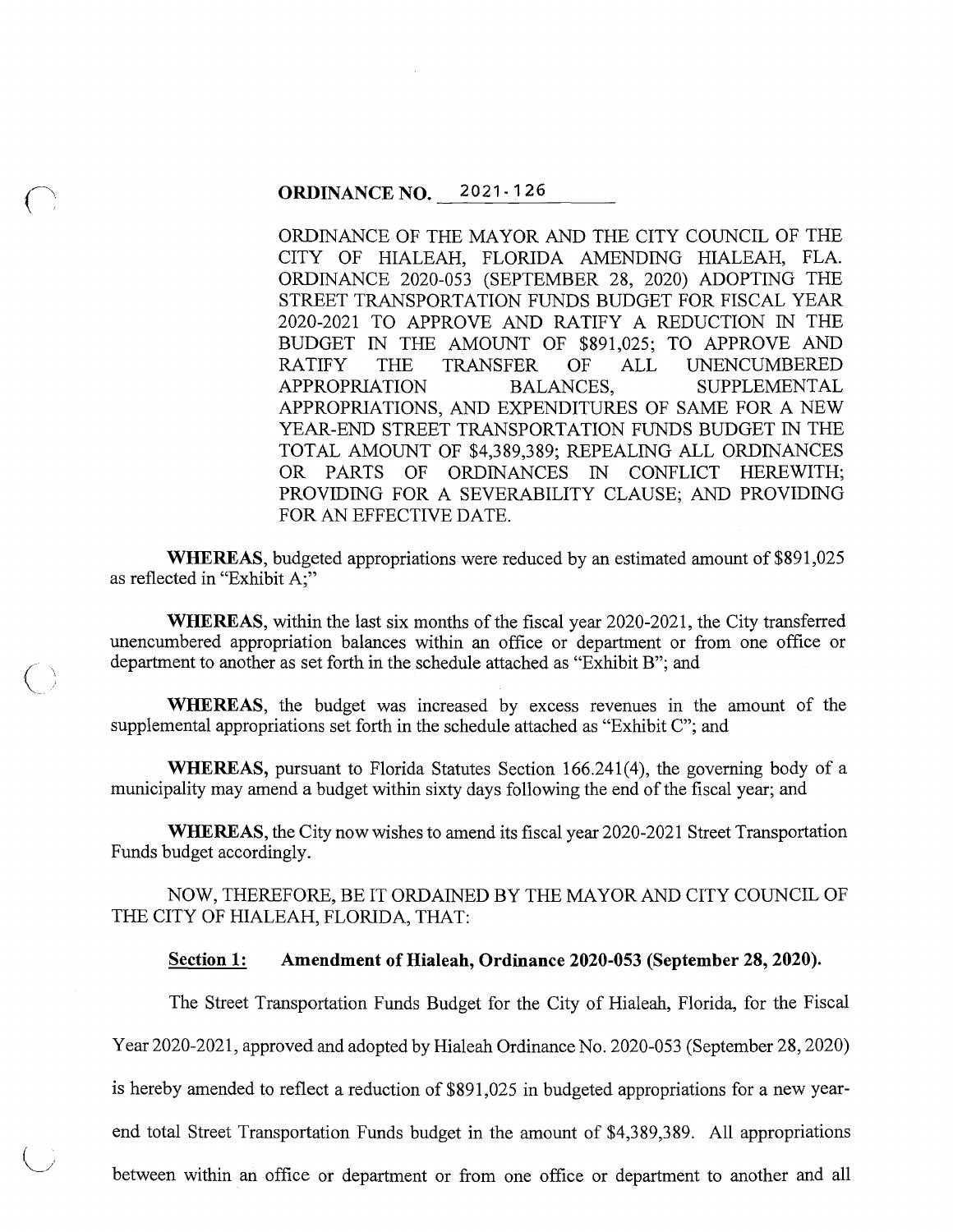## Ordinance No. **2021- 126**  Page 2

supplemental appropriations for Fiscal Year 2020-21, not previously approved by Council, are hereby approved, confirmed and ratified.

## **Section 2: Repeal of Ordinances in Conflict.**

All ordinances or parts of ordinances in conflict herewith are hereby repealed to the extent of such conflict.

#### **Section 3: Severability Clause.**

If any phrase, clause, sentence, paragraph or section of this ordinance shall be declared invalid or unconstitutional by the judgment or decree of a court of competent jurisdiction, such invalidity or unconstitutionality shall not affect any of the remaining phrases, clauses, sentences, paragraphs or sections of this ordinance.

## **Section 4: Effective Date.**

This ordinance shall become effective when passed by the City Council and signed by the Mayor or at the next regularly scheduled City Council meeting, if the Mayor's signature is withheld or if the City Council overrides the Mayor's veto.

| PASSED and ADOPTED this 9 day of                                                                       | 2021.<br>November                                                                 |
|--------------------------------------------------------------------------------------------------------|-----------------------------------------------------------------------------------|
|                                                                                                        |                                                                                   |
|                                                                                                        | CarlZq85y                                                                         |
|                                                                                                        | Council President                                                                 |
| Attest:                                                                                                | Approved on this 23 day of November, 2021.                                        |
|                                                                                                        |                                                                                   |
| Marbelys Fatio, City Clerk                                                                             | Mayor Esteban Bovo, Jr.                                                           |
| Approved as to form and local suff                                                                     | Ordinance was adopted by 7-0 vote with<br>Councilmembers, Cue-Fuente, De la Rosa, |
|                                                                                                        | Garcia-Roves, Hernandez, Perez, Tundidor,<br>and Zogby voting "Yes."              |
| Lorena Bravo, City Attorney                                                                            |                                                                                   |
| S:\LEB\LEGISLATION\2021-ORDINANCE\FY2020-2021YEAR-ENDBUDGET AMENDMENTS\YEAR-ENDbudgetstreets-2021.docx |                                                                                   |
|                                                                                                        |                                                                                   |
|                                                                                                        |                                                                                   |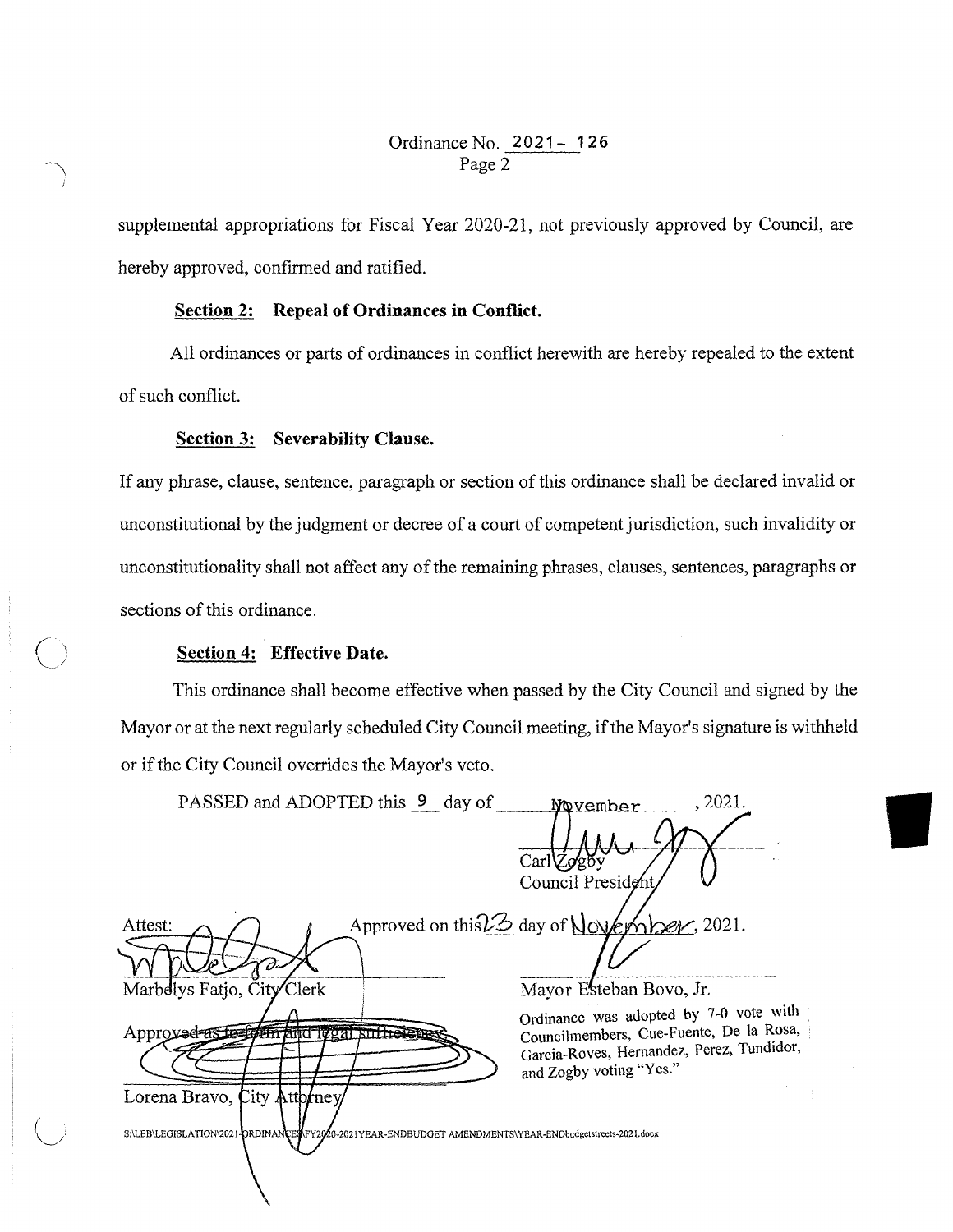# -- **EXHIBIT A STREETS TRANSPORTATION FUND**

|                                | FY 2020-2021           | FY 2020-2021      |                 |
|--------------------------------|------------------------|-------------------|-----------------|
| Revenue                        | <b>Original Budget</b> | Projection        | Variance        |
| Local Option Fuel Tax-6 Cents  | 2,362,485              | 2,516,313         | 153,828         |
| <b>Other Revenue</b>           | 167,872                | 332,715           | 164,843         |
| <b>Fund Balance</b>            | 797,994                | 316,426           | (481, 568)      |
|                                | 3,328,351              | 3,165,454         | (162, 897)      |
|                                |                        |                   |                 |
| <b>Expense</b>                 |                        |                   |                 |
| Local Option Fuel Tax-6 Cents  | 3,328,351              | 3,165,454         | 162,897         |
|                                |                        |                   |                 |
| <b>Revenues - Expenditures</b> | 0                      | 0                 |                 |
|                                |                        |                   |                 |
|                                | FY 2020-2021           | FY 2020-2021      |                 |
| Revenue                        | <b>Original Budget</b> | <b>Projection</b> | Variance        |
| Local Option Fuel Tax-3 Cents  | 890,000                | 804,835           | (85, 165)       |
| <b>Streets Inspection Fees</b> | O                      | 106,506           | 106,506         |
| <b>Fund Balance</b>            | 1,062,063              | 312,594           | (749, 469)      |
|                                | 1,952,063              | 1,223,935         | (728, 128)      |
|                                |                        |                   |                 |
| <b>Expense</b>                 |                        |                   |                 |
| Local Option Fuel Tax-3 Cents  | 1,952,063              | 1,223,935         | 728,128         |
|                                |                        |                   |                 |
| <b>Revenues - Expenditures</b> | 0                      | 0                 |                 |
|                                |                        |                   |                 |
|                                | FY 2020-2021           | FY 2020-2021      |                 |
|                                | <b>Original Budget</b> | <b>Projection</b> | <b>Variance</b> |
| <b>Revenue Total</b>           | 5,280,414              | 4,389,389         | (891, 025)      |
| <b>Expense Total</b>           | 5,280,414              | 4,389,389         | 891,025         |
| <b>Revenues - Expenditures</b> | 0                      | 0                 | 0               |
|                                |                        |                   |                 |

 $\searrow$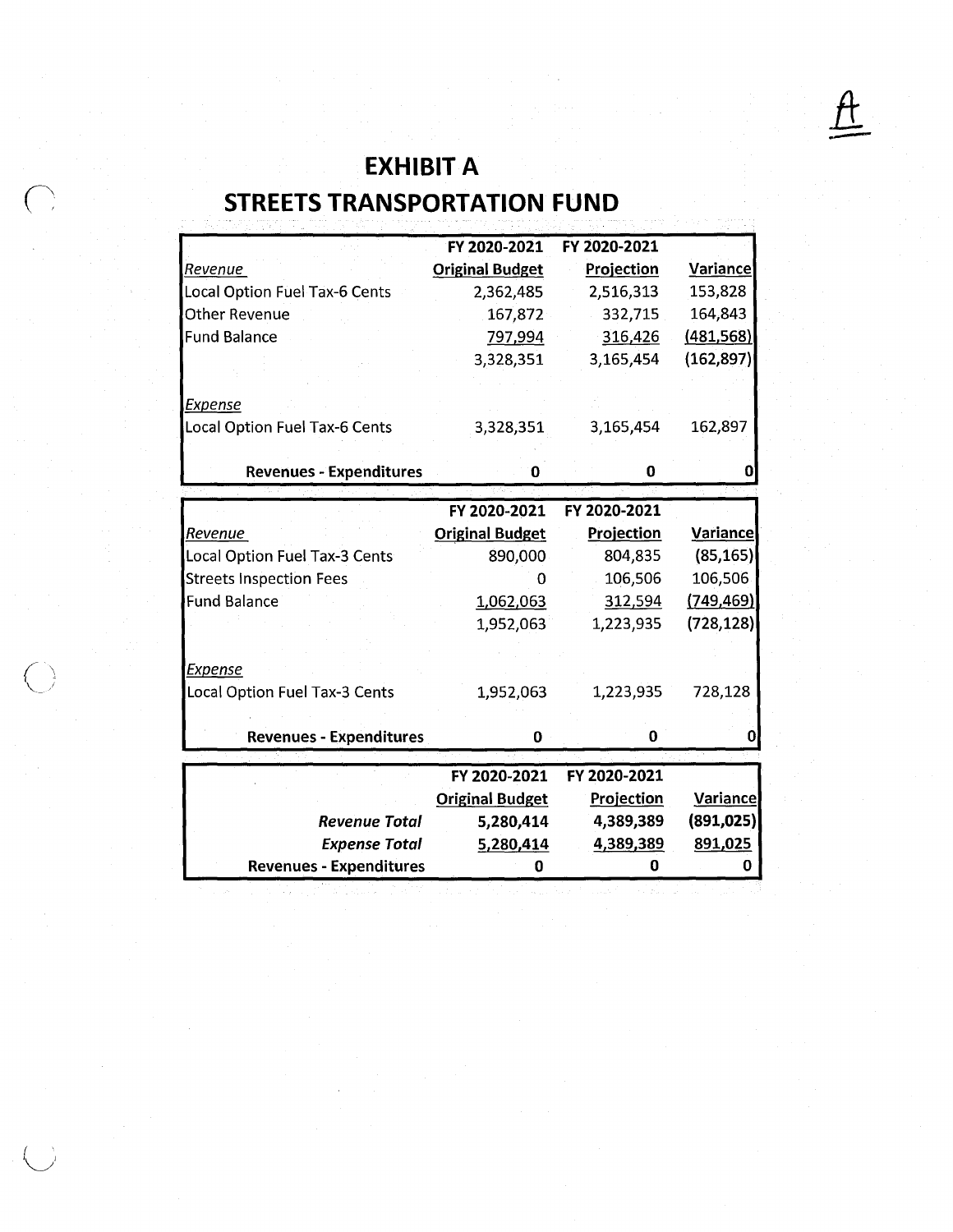|                                               |                              | FY 2020 - 2021<br><b>STREETS</b><br>Year End Line Item COMPLETED Budget Transfers<br>(April 1, 2021 - September 30, 2021) |                                                    |                                    |                                 |                            |                                                                                                                                                                                                                                                                                                      |  |  |
|-----------------------------------------------|------------------------------|---------------------------------------------------------------------------------------------------------------------------|----------------------------------------------------|------------------------------------|---------------------------------|----------------------------|------------------------------------------------------------------------------------------------------------------------------------------------------------------------------------------------------------------------------------------------------------------------------------------------------|--|--|
| <b>FUND</b><br>TYPE/<br>COST<br><b>CENTER</b> | <b>DATE</b><br><b>POSTED</b> | <b>ACCOUNT DESCRIPTION</b>                                                                                                | <b>TOTAL</b><br><b>DEPARTMENT</b><br><b>BUDGET</b> | <b>ADJUSTMENT</b><br><b>AMOUNT</b> | <b>PRECENT</b><br><b>CHANGE</b> | TRANSFERRED<br><b>FROM</b> | <b>COMMENTS</b>                                                                                                                                                                                                                                                                                      |  |  |
| SR (101)                                      |                              | Capital Outlay - Roadway Improvements                                                                                     |                                                    | 24,224.00                          |                                 | <b>Operating Expenses</b>  | Council Approved Budget Transfer<br>on 04.27.2021, Item "M", to Fund Miami Dade<br>County Parks and Recreation, and Open Spaces<br>Department Street Tree Matching Grant Program<br>Tree Planting Agreement with the City of Hialeah.<br>The Total was \$48,448.00 the City Pays 50% of<br>the Cost. |  |  |
|                                               |                              | <b>SUB-TOTAL</b>                                                                                                          |                                                    | \$0.00                             |                                 |                            |                                                                                                                                                                                                                                                                                                      |  |  |
|                                               | City of                      |                                                                                                                           | 5/5/2021 Capital Outlay - Landscaping              |                                    | \$3,328,351.00                  | (24, 224.00)               | $0.00\%$                                                                                                                                                                                                                                                                                             |  |  |

 $\overline{\mathcal{Z}}$ 

 $\sqrt{6}$